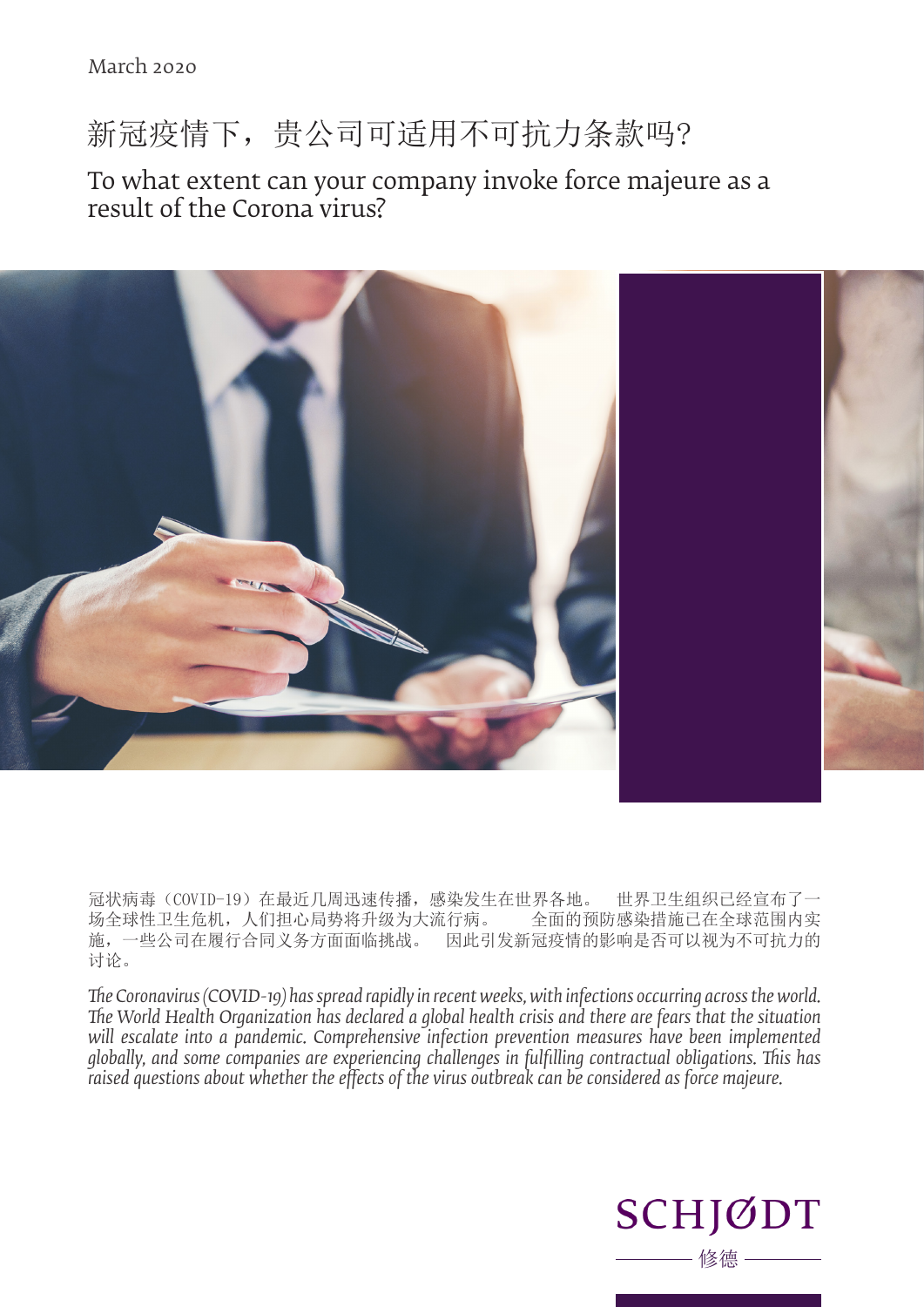不可抗力是限制或排除因特殊情况而未能履行 合同义务的一方提出违约要求的权利的法律依 据。 通常,商业合同将包含其自身的不可抗力 条款,以规范什么情况构成不可抗力及其产生 的影响。 即使合同中没有特殊规定,通常也可 以根据合同外部的法律规则援引不可抗力。 这 取决于哪个国家/地区的法律管辖合同。

## 新冠疫情是否构成不可抗力事件?

构成不可抗力事件的原因在不同合同之间会有 所不同,具体取决于术语的定义。 因此,必须 根据不可抗力的合同定义,考虑是否可以将新 冠疫情定义为不可抗力。 例如,流行病和/或 大流行病在定义中明确被提及作为该概念涵盖 的情况之一的例子并不少见。 我们认为,新冠 疫情这样的严重的流行病将通常被视为不可抗 力事件。

# 新冠疫情适用不可抗力条款的构成要件

关键是,是否应将新冠疫情爆发的后果作为不 可抗力的基础,而该基础是否能成为合同履行 免责的基础。常见后果包括,例如,员工被感 染或隔离,实施旅行禁令,进口禁令或其他影 响合同履行的可能性的公法禁令/法院禁令。如 果需要以这些障碍作为免于赔偿责任的不可抗 力基础,通常要求(i)当事人在订立合同时无 法合理预见到相关的障碍,并且(ii)当事人 不能合理预期会避免或克服障碍的后果。

当事人无法合理预见到相关障碍的条件,几乎 不会引起在疫情爆发之前就签订的合同争议。 对于疫情爆发并广为人知后签订的合同,则有 所不同。在这种情况下,缔约方应该能够预见 新冠疫情会使其难以履行合同义务。对于此类 合同,很可能无法援引不可抗力。因此,对于 在疫情仍未得到控制的情况下签订的新合同, 应就因新冠疫情造成的合同履行障碍作出明确 保留。

更难以评估的是能否合理避免或克服障碍。通 常,并不要求物理上不可能绕开障碍。合同 方须采取何种措施避免或克服新冠疫情的影

#### **THE CONCEPT OF FORCE MAJEURE**

Force majeure is a legal basis that restricts or excludes the right to make default claims against a party that fails to fulfil its contractual obligations due to exceptional circumstances. Normally, commercial contracts will contain their own force majeure clauses that regulate what situations constitute force majeure and what effects this will have. Even without a specific regulation in the contract, it will often be possible to invoke force majeure based on legal rules outside the contract. This will depend on which country's laws govern the contract.

#### **DOES THE CORONAVIRUS CONSTITUTE A FORCE MA-JEURE INCIDENCE?**

What constitutes a force majeure incidence will vary between different contracts, depending on how the term is defined. Therefore, the assessment of whether force majeure can be invoked as a result of the Coronavirus will always have to be considered based on the contract definition of force majeure. For example, it is not uncommon for epidemics and/ or pandemics to be explicitly mentioned in definitions as examples of situations covered by the term. Our view is that such a widespread case of disease as the Coronavirus would generally have to be accepted as a force majeure incidence.

## **CONDITIONS FOR THE CORONAVIRUS TO BE IN-VOKED AS FORCE MAJEURE**

The key question is whether the consequences of the virus outbreak should be accepted as a force majeure basis for freedom from liability with respect to fulfilment of contractual obligations. Current consequences include, for example, employees being infected or quarantined, and the imposition of travel bans, import bans or other public law prohibitions / injunctions that affect the possibilities of contract fulfilment. In order for such obstacles to be accepted as a force majeure basis for freedom from liability, it is normally required (i) that the party should not have foreseen the relevant obstacle at the conclusion of the contract, and (ii) that the party cannot reasonably be expected to avoid or overcome the consequences of the obstacle.

The condition that the party should not have foreseen the obstacle in question, raises few issues with contracts that were entered into before the virus outbreak became known. For contracts entered into after the outbreak became widely known, this will be different. In this situation, a contracting party should be able to anticipate that the Coronavirus can make it difficult to fulfil contractual obligations. For such contracts, one would most likely be unable to invoke force majeure. Consequently, for new contracts entered into while the outbreak is still not under control, explicit reservations should be made relating to impediments to performance as a result of the Coronavirus.

A more difficult assessment is whether the obstacle can be reasonably avoided or overcome. Normally it is not required that it is physically impossible to get around the obstacle. How far a party must go to avoid or overcome the effects of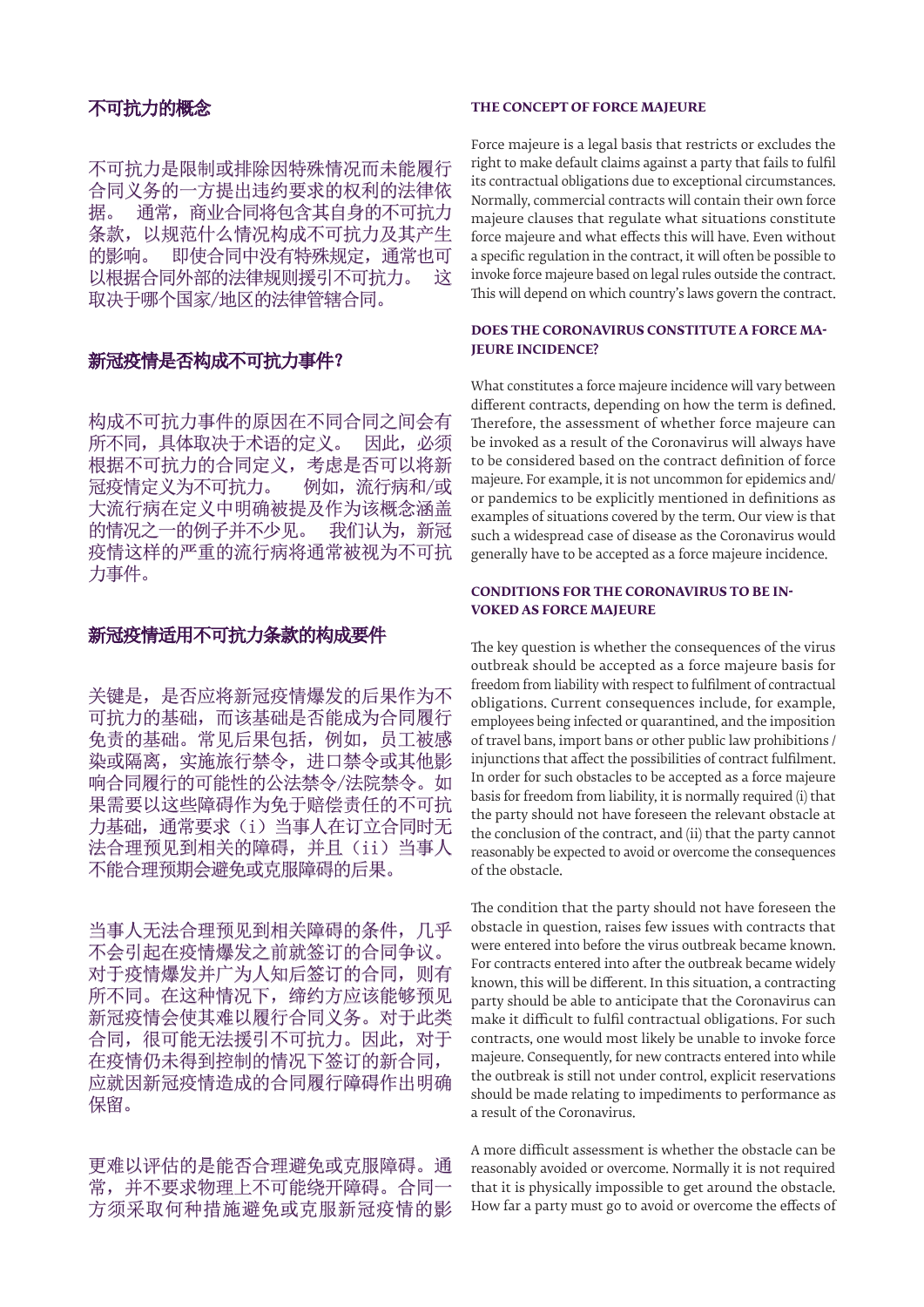响, 须根据具体情况酌情评估。 在这种评估 中,合同一方所需采取的措施需要与不履行合 同对客户所造成的损失进行权衡。

合同一方必须努力寻找解决方案,尽力履行合 同义务,通常是通过以比其他方式更高的价格 购买设备/材料,或者寻找可以执行承包商工作 的分包商。此类措施将导致合同一方无利可图 的事实本身,并不足以成为适用不可抗力的充 分理由。

新冠疫情可能会导致某些情况下需要在经济后 果与潜在的个人和公共健康危机间做出权衡。 例如,合同一方可能需要在疫情高发区开展工 作,即必须将感染的风险与推迟工作或在其他 地点进行工作的经济后果进行权衡。按照不可 抗力的一般定义,如果这意味着工作人员必须 违反入境禁令,当局的旅行建议或检疫命令, 则不可能要求合同一方继续履行合同。在需要 隔离的情况下,则要求很大一部分劳动力必须 被隔离,才符合不可抗力的条件, 因为如果仅 个别员工被隔离则与员工普通病假没有明显差 别。

#### 新冠疫情构成不可抗力事由的影响

当新冠疫情构成无法履行合同的不可抗力事 由,其对合同双方的影响会有所不同。 必须始 终根据合同对不可抗力影响的规定,或针对所 涉及合同类型的不可抗力的相关法律来考虑这 一点。 不可抗力最常见的影响总结如下:

告知:通常,受不可抗力影响的一方应告知另 一方,由于不可抗力情况,一方无法履行合同 义务。 请注意,发出此类告知的时间通常很 短。 在规定的时间内未告知可能会导致该公司 失去不可抗力的权利和/或对另一方因未及时告 知而造成的任何损失承担责任。

有限的默认补救措施:如果因不可抗力而无法 交付产品,通常会造成客户无法要求延迟赔 偿,包括违约赔偿金。反过来,客户可能有权 因对方无法交付而扣留付款。在根据约定的工 作时间表履行的合同中,供应商通常也有权调 整工作时间表。请注意,这种调整通常会有时 间限制。因此,如果超过了这些时间限制,则

the Coronavirus will then have to be decided on the basis of a discretionary and concrete assessment of what measures are proportionate. In such assessment, the requirement for efforts on the part of the contractor will have to be balanced against the consequences that a non-fulfilment of the contractual obligation in question will have for the customer.

Efforts must be made to find solutions that make it possible to fulfil the contractual obligation, typically by purchasing equipment/material at a higher price than one otherwise would , or finding subcontractors who can execute the work the contractor is prevented from performing itself. The fact that the contract will be unprofitable in the implementation of such measures is not in itself a sufficient reason for accepting the obstacle as force majeure.

Some situations may arise due to the Coronavirus where financial consequences must be balanced against potential health consequences, both at individual and public health levels. For example, a contractor may be required to perform work in areas where widespread Corona infection has been located. Here, the risk of infection will have to be balanced against the financial consequences of postponing the work or performing the work in an alternative location. With an ordinary definition of force majeure, it will hardly be required that the contractor's personnel carry out the work if this means that the staff must defy entry bans, authorities' travel advice or quarantine orders. In quarantine cases, a large proportion of the workforce will probably have to be placed in quarantine, as individual quarantine cases do not differ significantly from ordinary cases of sick leave amongst employees.

#### **EFFECTS OF IMPEDING THE CORONAVIRUS CONSTI-TUTE FORCE MAJEURE**

Where it is found that the impediments to performance constitute force majeure as a result of the Coronavirus, the effects between the parties will vary. This must always be considered on the basis of the contract's regulation of the effects of force majeure, or any background law regulation of force majeure for the type of contract in question. The most common effects of force majeure are summarised below:

Notification: Normally, the party affected by force majeure is required to notify the contractor that one has been prevented from fulfilling contract obligations as a result of a force majeure situation. Note that there are often short time limits for giving such notice. Failure to notify within the time limitmay result in the company losing the right to invoke force majeure and/or becoming liable for any loss incurred by the contractor as a result of failure to give notice in time.

Limited default remedies: Where delivery is prevented by the force majeure situation, the customer will usually be prevented from claiming compensation for delays, including liquidated damages. The customer may in turn have the right to withhold payment with reference to the failure to deliver. In contracts relating to work to be performed in accordance with an agreed work schedule, the supplier will usually also